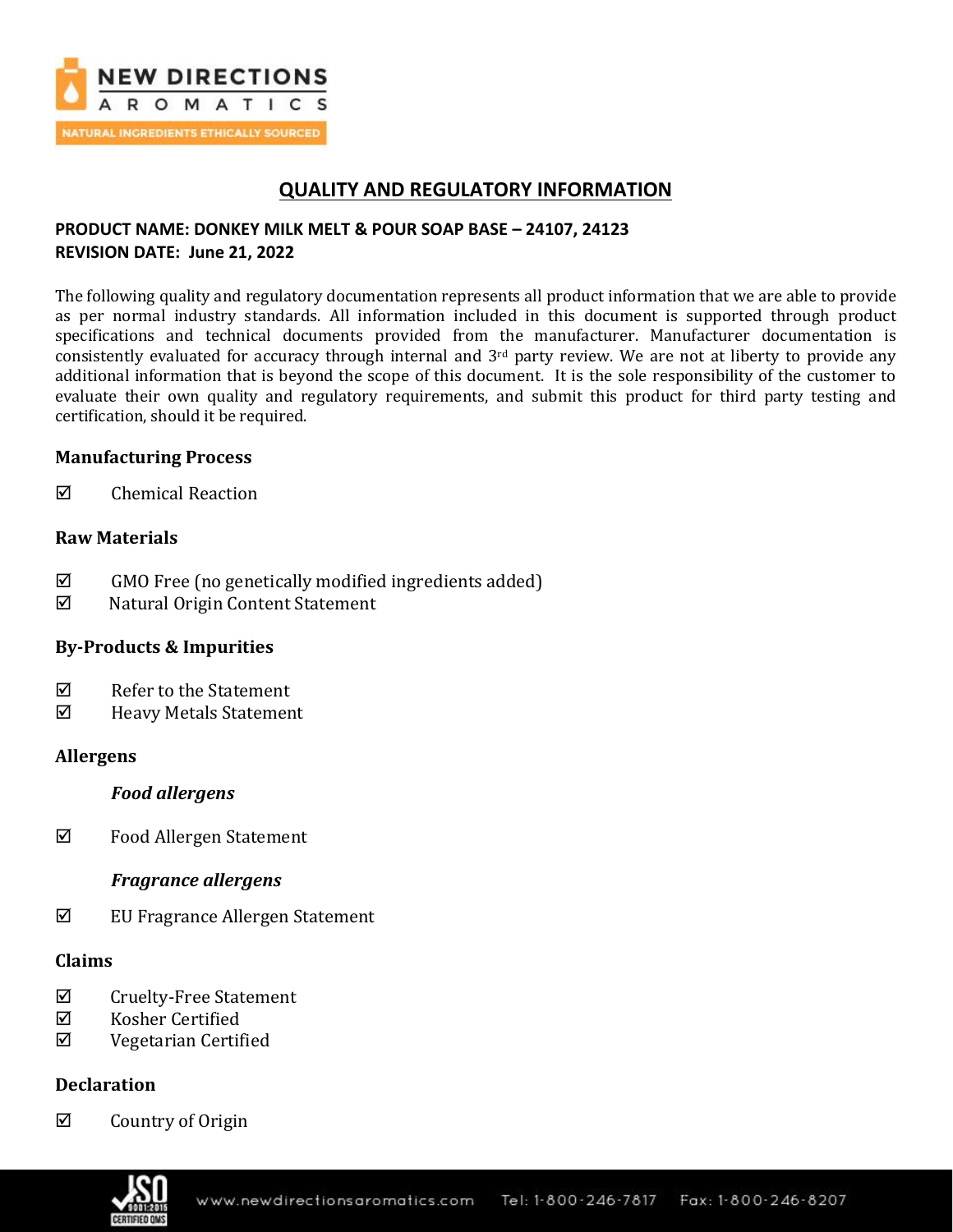

# **GMO STATEMENT**

## **PRODUCT NAME: DONKEY MILK MELT & POUR SOAP BASE – 24107, 24123**

We hereby declare that, to the best of our knowledge, this product was not produced from or with GMO plant material.

### **Disclaimer & Caution:**

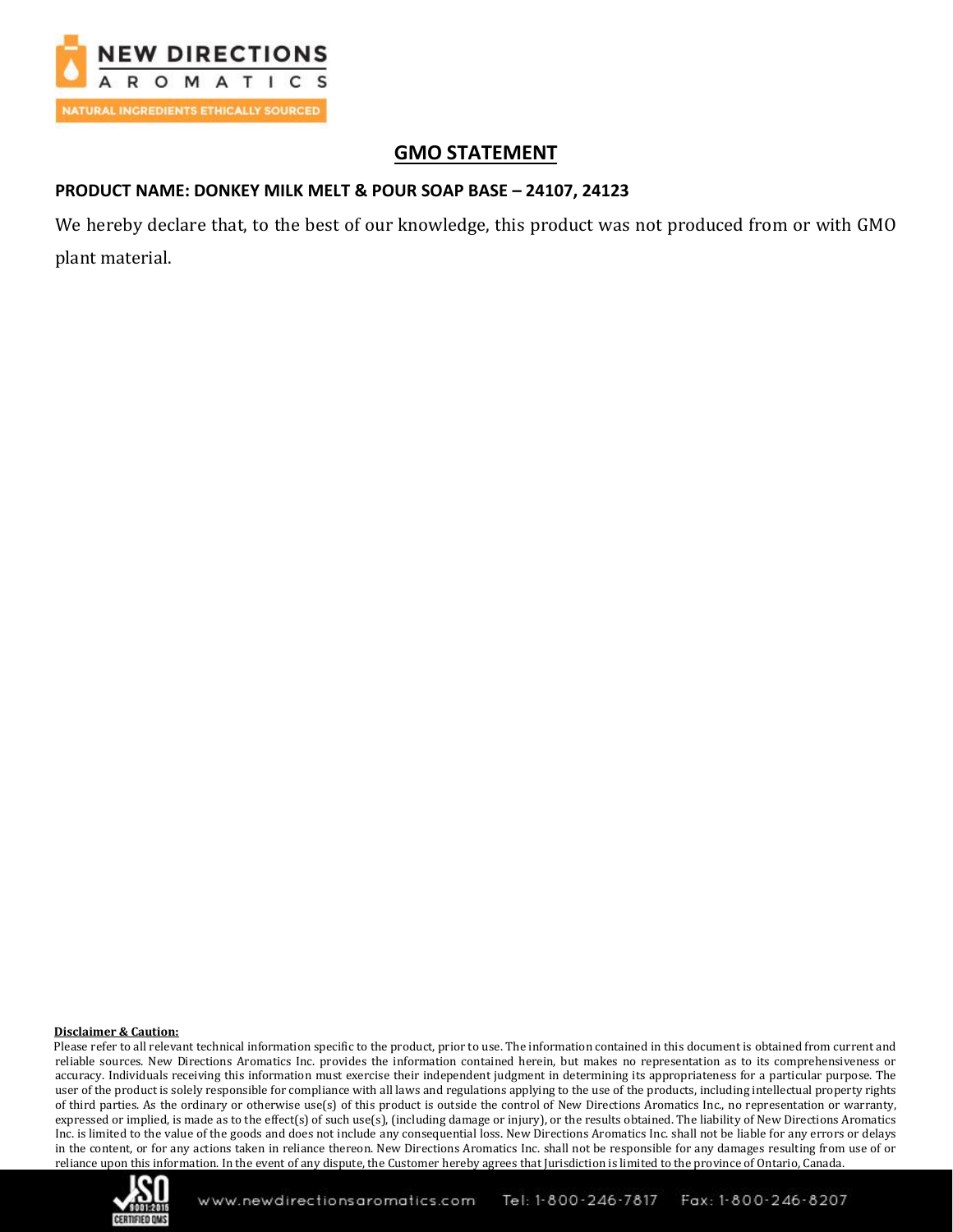

## **NATURAL ORIGIN CONTENT STATEMENT**

## **PRODUCT NAME: DONKEY MILK MELT & POUR SOAP BASE – 24107, 24123**

We hereby declare that, to the best of our knowledge, this product contains that are 89.55 % from natural sources.

#### **Disclaimer & Caution:**

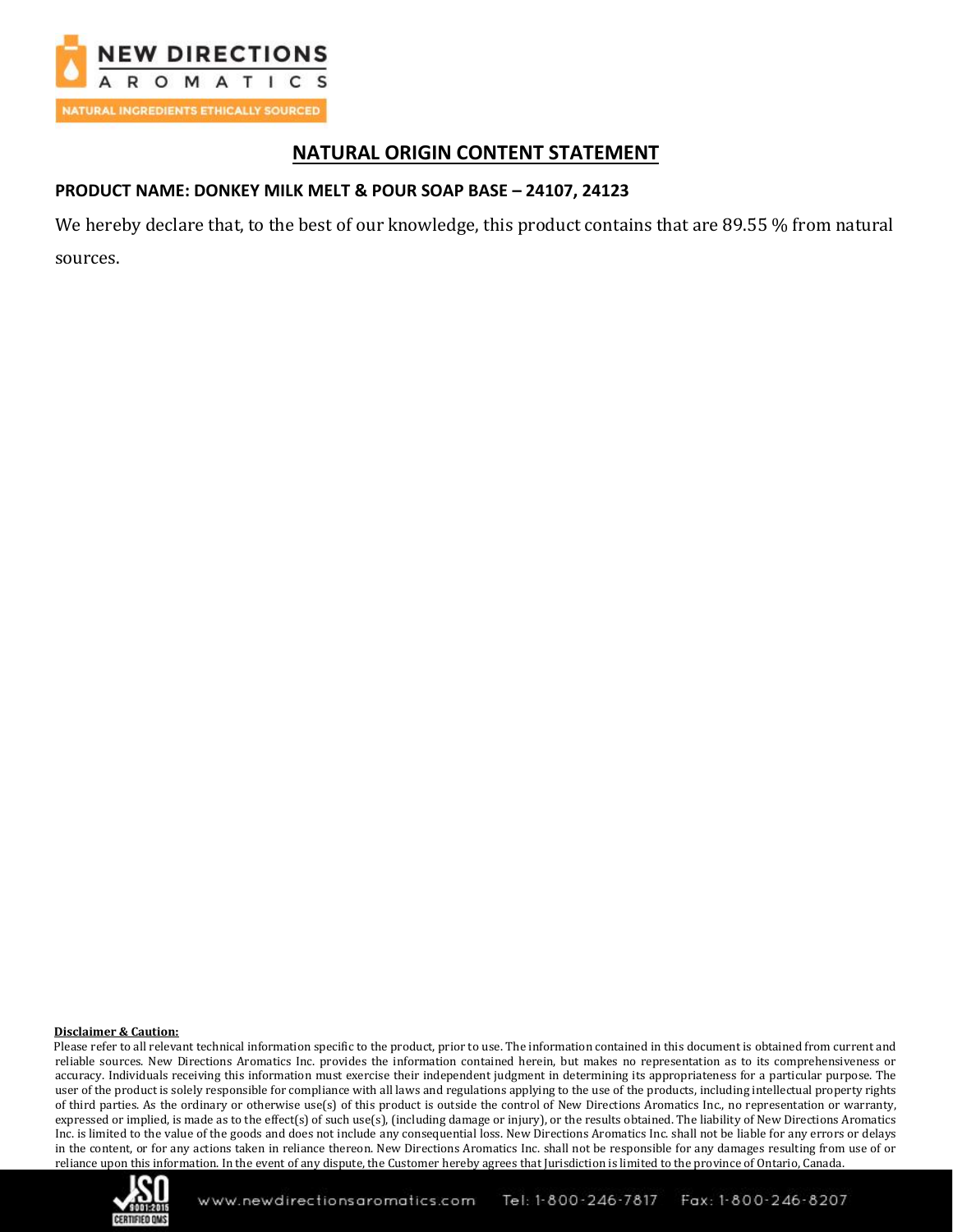

## **BY-PRODUCTS & IMPURITIES STATEMENT**

### **PRODUCT NAME: DONKEY MILK MELT & POUR SOAP BASE – 24107, 24123**

We hereby declare that, to the best of our knowledge, this product does not contain any of the following byproducts and impurities:

- Parabens
- Palm or palm-derived products
- Nano Material
- Pesticides
- Carcinogenic, Mutagenic, and Reprotoxic Substances

### **Disclaimer & Caution:**

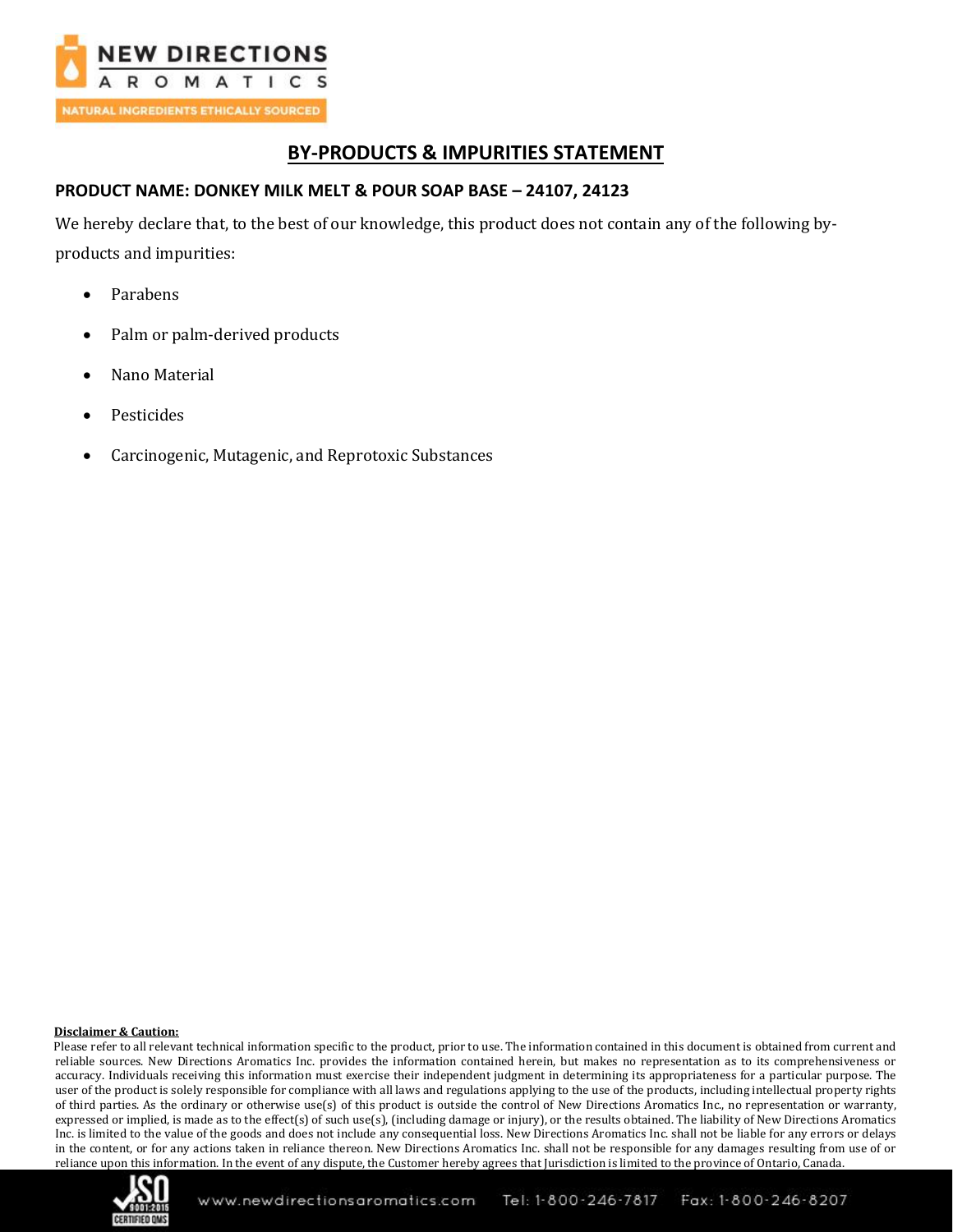

## **HEAVY METALS STATEMENT**

### **PRODUCT NAME: DONKEY MILK MELT & POUR SOAP BASE – 24107, 24123**

We hereby declare that, to the best of our knowledge, based on the manufacturers confirmation traces of heavy metals are naturally present and unavoidable, therefore tolerated by EU Regulations. This product conforms with the following specifications.

• Overall content is <10 ppm

### **Disclaimer & Caution:**

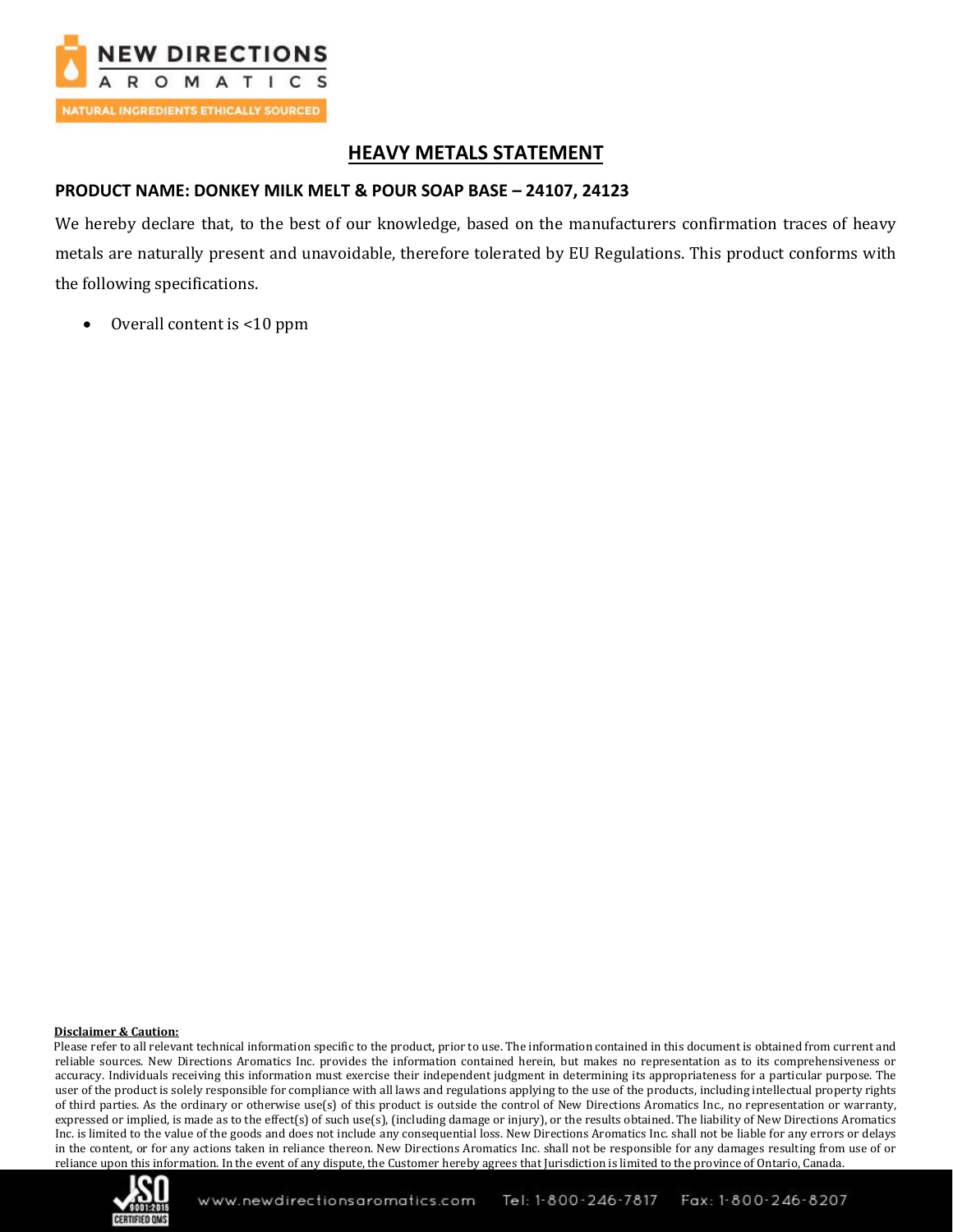

# **FOOD ALLERGEN INFORMATION**

### **PRODUCT NAME: PRODUCT NAME: DONKEY MILK MELT & POUR SOAP BASE – 24107, 24123**

| Component                                                 | Present in the product |
|-----------------------------------------------------------|------------------------|
| Peanuts (and/or derivatives,) e.g., protein oil           | N <sub>0</sub>         |
| Tree Nuts (and/or derivatives)                            | N <sub>0</sub>         |
| Seeds (Mustard, Sesame) (and/or derivatives)              | N <sub>o</sub>         |
| Wheat, Barley, Rye, Oats, Spelt, Kamut or their hybrids   | Yes, Wheat Only        |
| Soybeans (and/or derivatives)                             | N <sub>0</sub>         |
| Dairy (including lactose) or Eggs                         | Yes, Milk Only         |
| Fish or their products                                    | N <sub>o</sub>         |
| Shellfish or their products                               | N <sub>0</sub>         |
| Celery (and/or derivatives)                               | N <sub>0</sub>         |
| Lupin (and/or derivatives)                                | N <sub>0</sub>         |
| Preservatives, BHA / BHT, Colour Additives or Tartrazine, | N <sub>o</sub>         |
| Sulphites (and derivatives) (added or $\geq 10$ ppm)      | N <sub>0</sub>         |
| Mollusks/products therof                                  | N <sub>0</sub>         |

### **Disclaimer & Caution:**

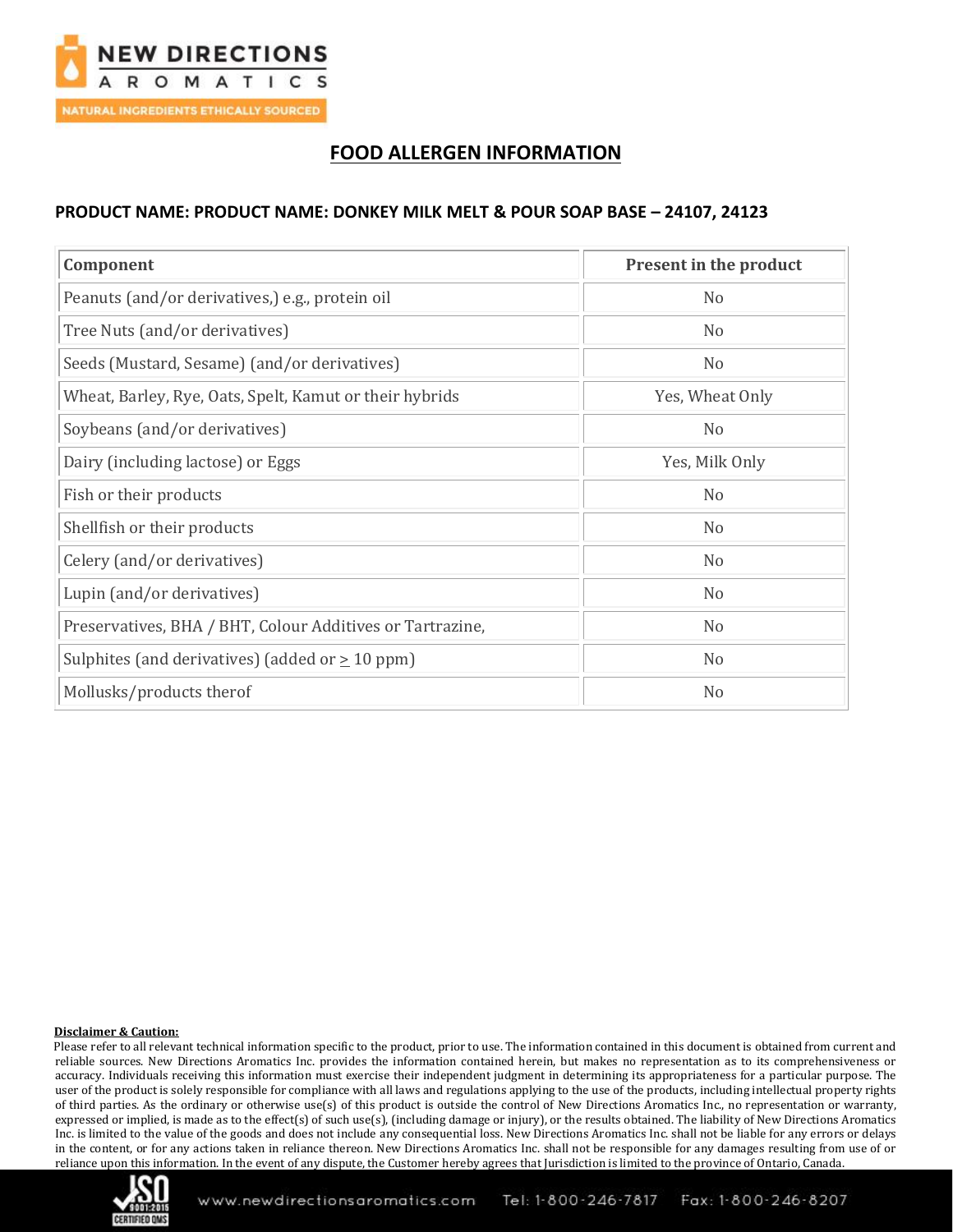

## **EU FRAGRANCE ALLERGEN STATEMENT**

### **PRODUCT NAME: DONKEY MILK MELT & POUR SOAP BASE – 24107, 24123**

We hereby declare that, to the best of our knowledge, based on processing information and raw materials used, Fragrance Allergens listed in the EU Regulation 1223/2009 Annex III, N0 67-92 are not likely to be present.

#### **Disclaimer & Caution:**

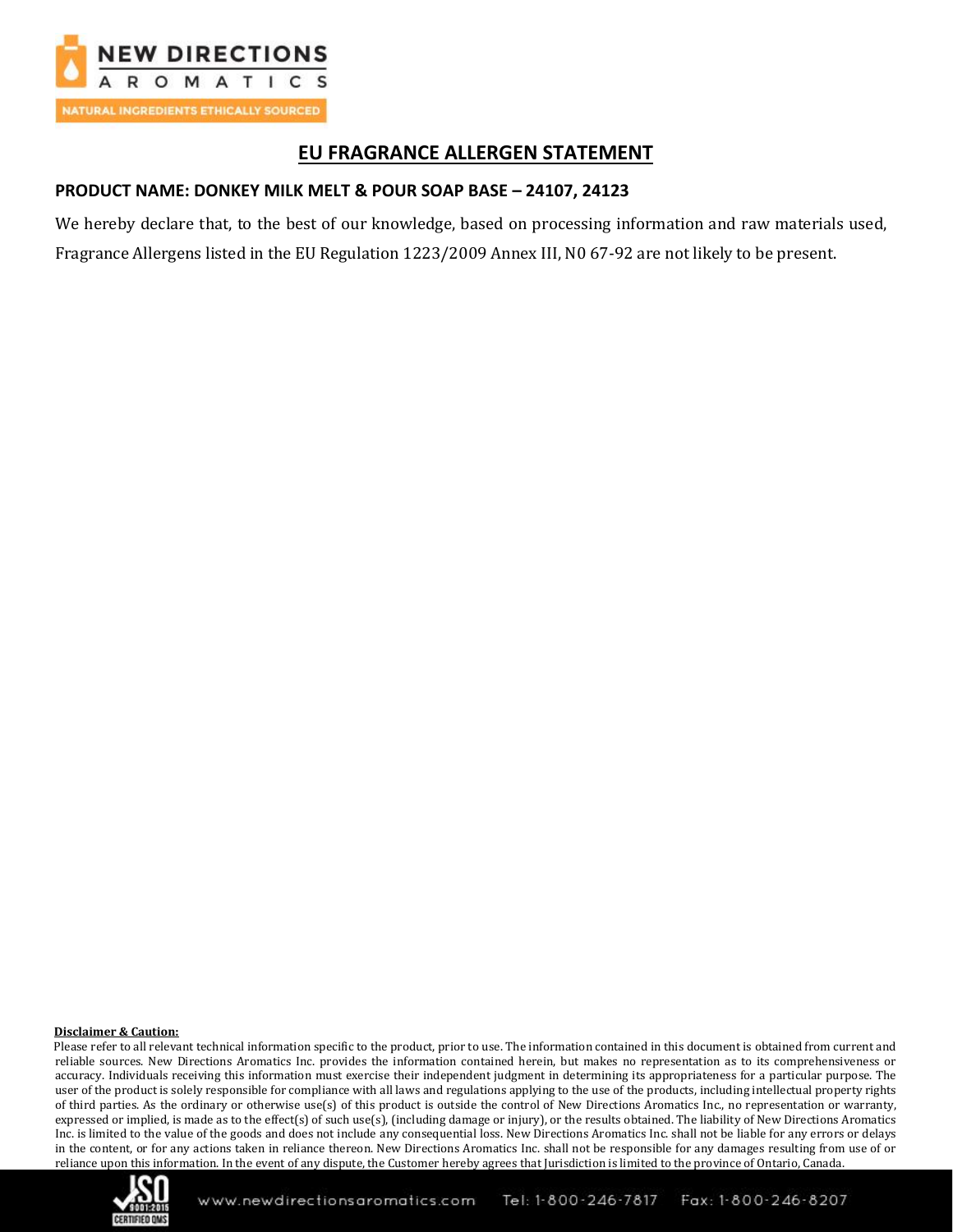

# **CRUELTY-FREE STATEMENT**

### **PRODUCT NAME: DONKEY MILK MELT & POUR SOAP BASE – 24107, 24123**

We hereby declare that, to the best of our knowledge, this product has not been tested on animals.

### **Disclaimer & Caution:**

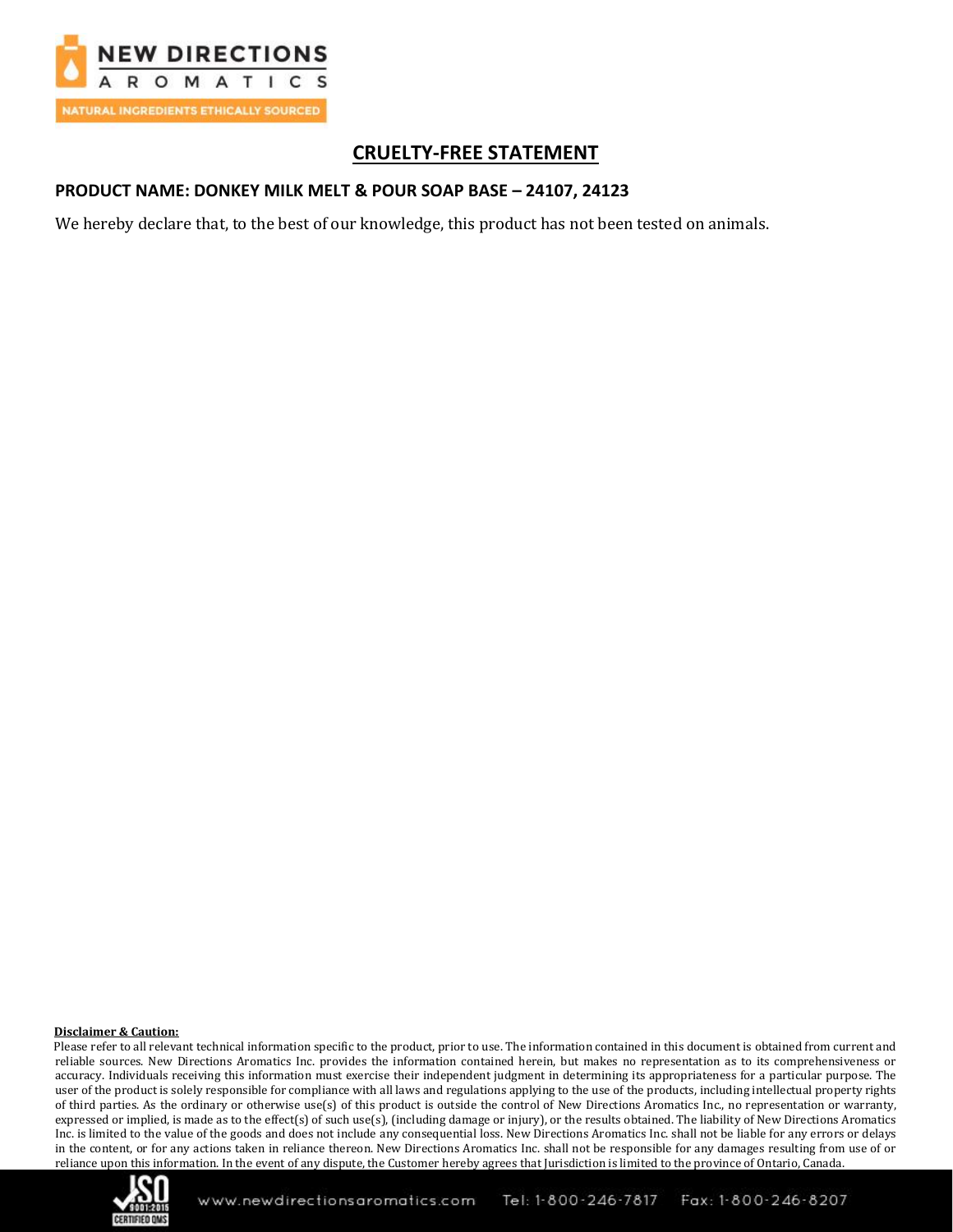

# **KOSHER STATEMENT**

## **PRODUCT NAME: DONKEY MILK MELT & POUR SOAP BASE – 24107, 24123**

We hereby confirm that this product has been certified to Kosher standards.

### **Disclaimer & Caution:**

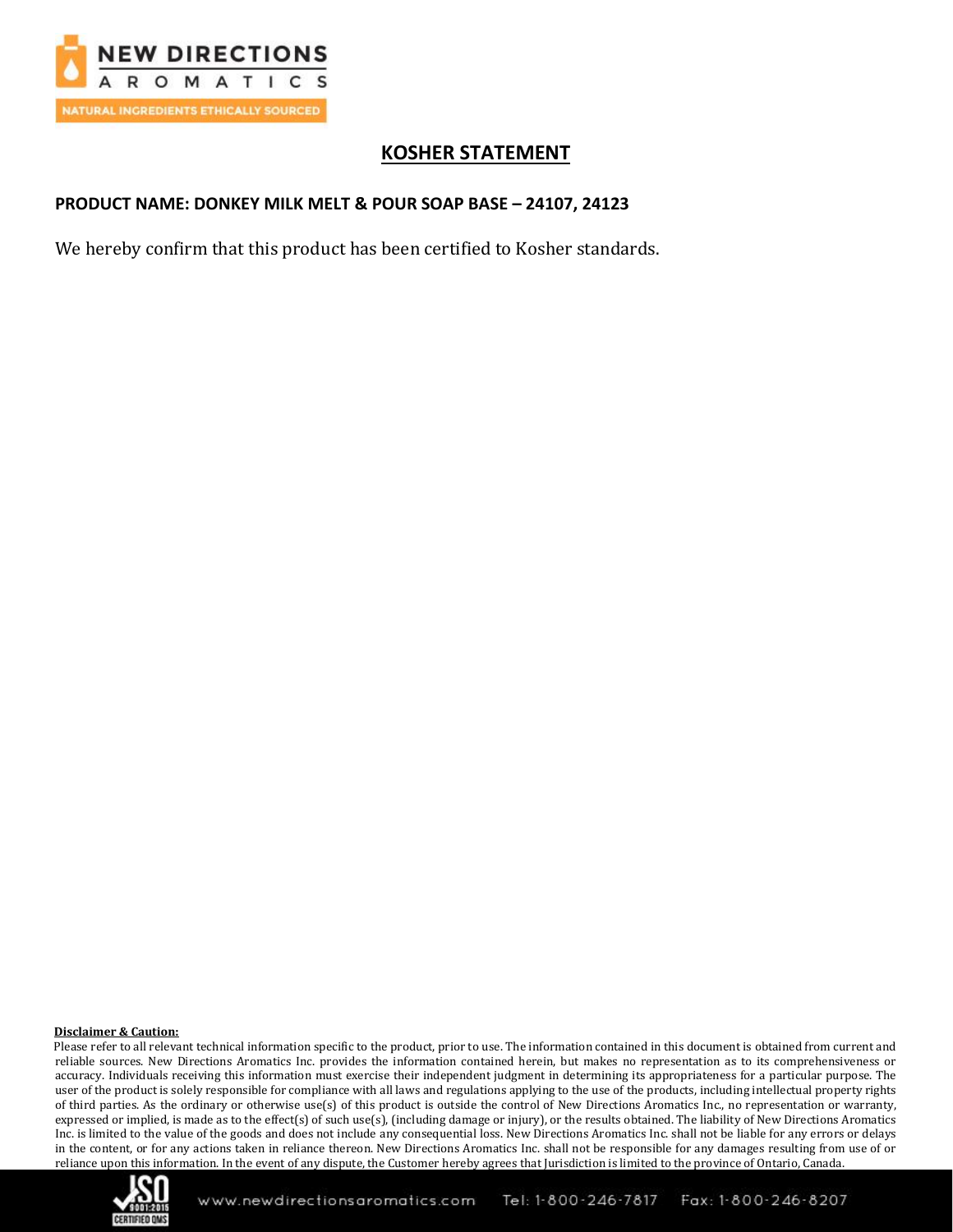

# **VEGETARIAN STATEMENT**

## **PRODUCT NAME: DONKEY MILK MELT & POUR SOAP BASE – 24107, 24123**

We hereby confirm that this product has been certified to Vegetarian standards.

#### **Disclaimer & Caution:**